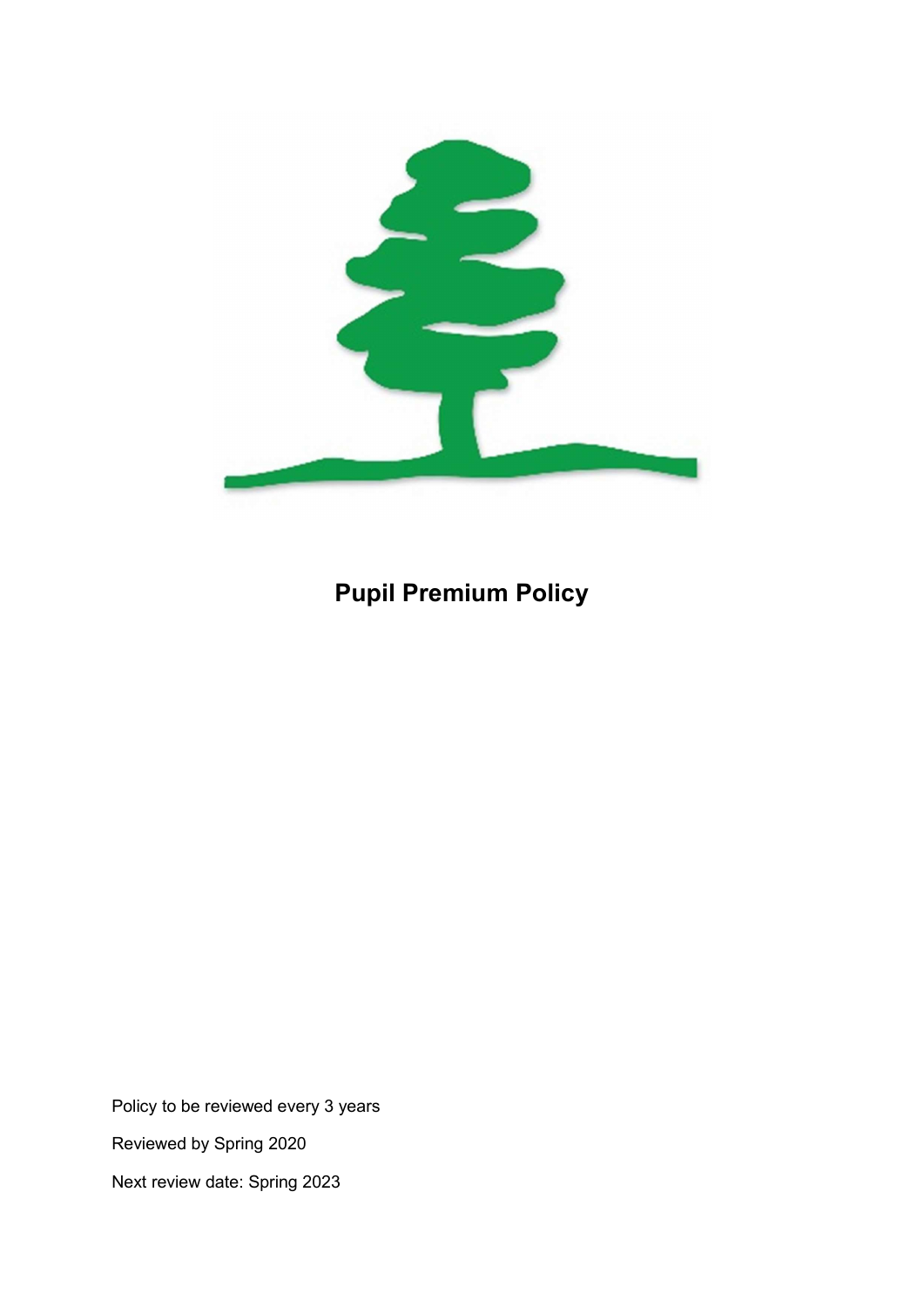## School Policy for Pupil Premium

### School Mission Statement

The targeted and strategic user of pupil premium will support us in achieving our vision.

### **Principles**

- We ensure that teaching and learning opportunities meet the needs of all of the pupils
- We ensure that appropriate provision is made for pupils who belong to vulnerable groups, this includes ensuring that the needs of socially disadvantaged pupils are adequately assessed and addressed.
- In making provision for socially disadvantaged pupils, we recognise that not all pupils who receive free school meals will be socially disadvantaged.
- We also recognise that not all pupils who are socially disadvantaged are registered or qualify for free school meals.
- Pupils premium funding will be allocated following a needs analysis which will identify priority classes, groups or individuals.
- We aim to support children on Pupil Premium and Pupil Premium Plus with academic and emotional wellbeing with the aim to 'close the gap' on their nondisadvantaged peers.

### Provision

The range of provision the Governors may consider making for this group could include :

- Providing small group work with an experienced Teacher or **Teaching**
- Assistant focused on overcoming gaps in learning support
- additional teaching and learning opportunities provided through
- learning mentors, trained TAs or external agencies
- Nuture group support out of school hours
- Financial support for attending extra-curricular clubs
- Financial support for school trips
- Material support the child in the form of uniform, free school milk, PE
- Kit for example

Policy to be reviewed every 3 years

Reviewed by Spring 2020

Next review date: Spring 2023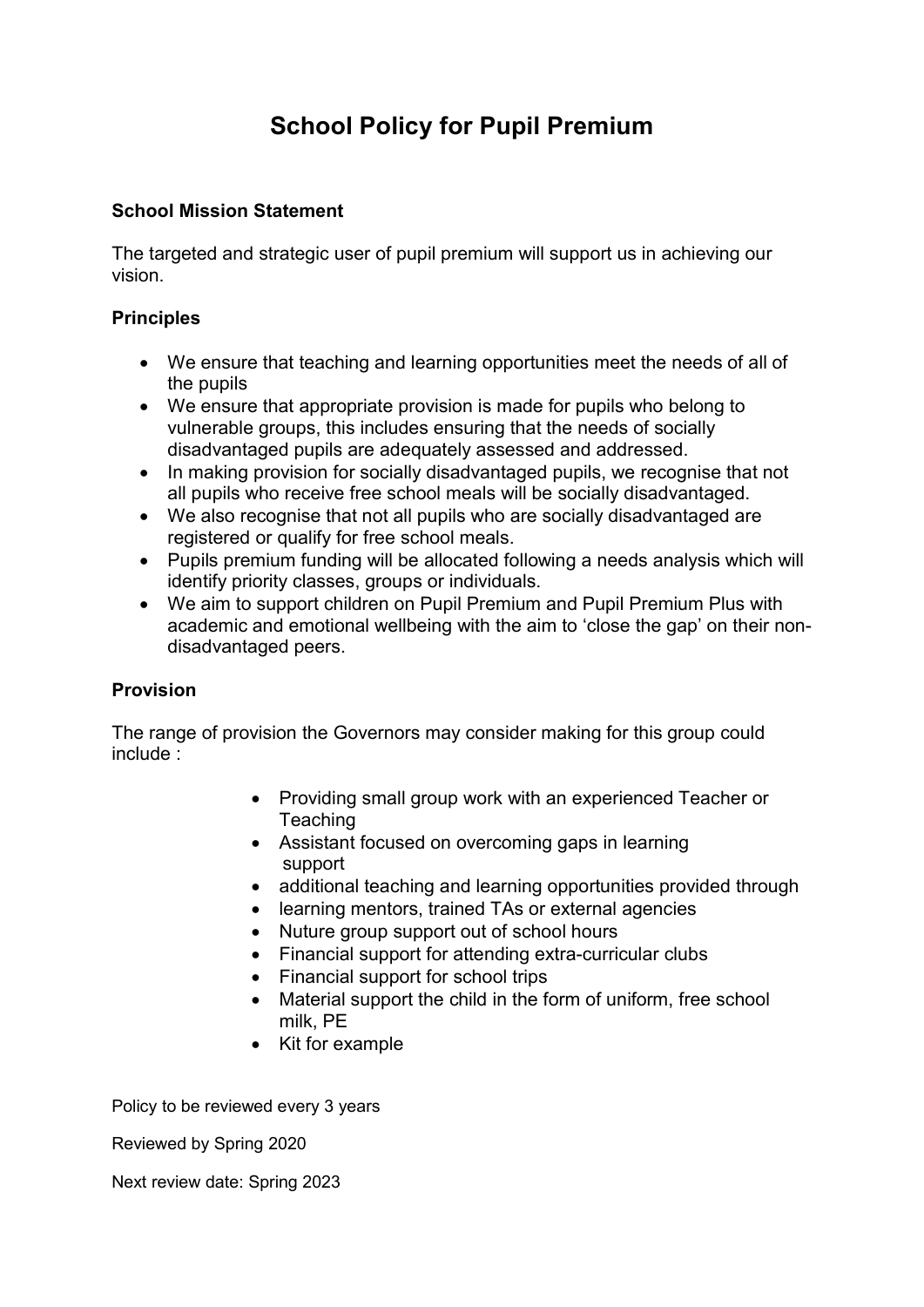All our work through the pupil premium will be aimed at accelerating progress moving children to at least age related expectations. Initially this will be in reading, writing and maths.

Pupil premium resources may also be used to target able children o FSM to achieve L<sub>3</sub> or 5

### Reporting

It will be the responsibility of the Headteacher, or a delegated member of staff, to produce regular reports for Governors' meeting through the Headteachers report.

- The progress made towards narrowing the gap, by year group, for socially disadvantaged pupils.
- An outline of the provision that was made since the last meeting
- An evaluation of the cost effectiveness, in terms of the progress made by the pupils receiving a particular provision, when compared with other forms of support.

The Governors of the school will ensure that there is an annual statement to parents on how the Pupil Premium funding has been used to address the issue of 'narrowing the gap', for socially disadvantaged pupils. This will be published on the school's website.

### Appeal

Any appeals against this policy will be through the governor's complaints procedure.

Attached is **Appendix 1** which details a breakdown of type of Pupil Premium Funding the school receives and what the school finances out of this directly to parents.

Policy to be reviewed every 3 years

Reviewed by Spring 2020

Next review date: Spring 2023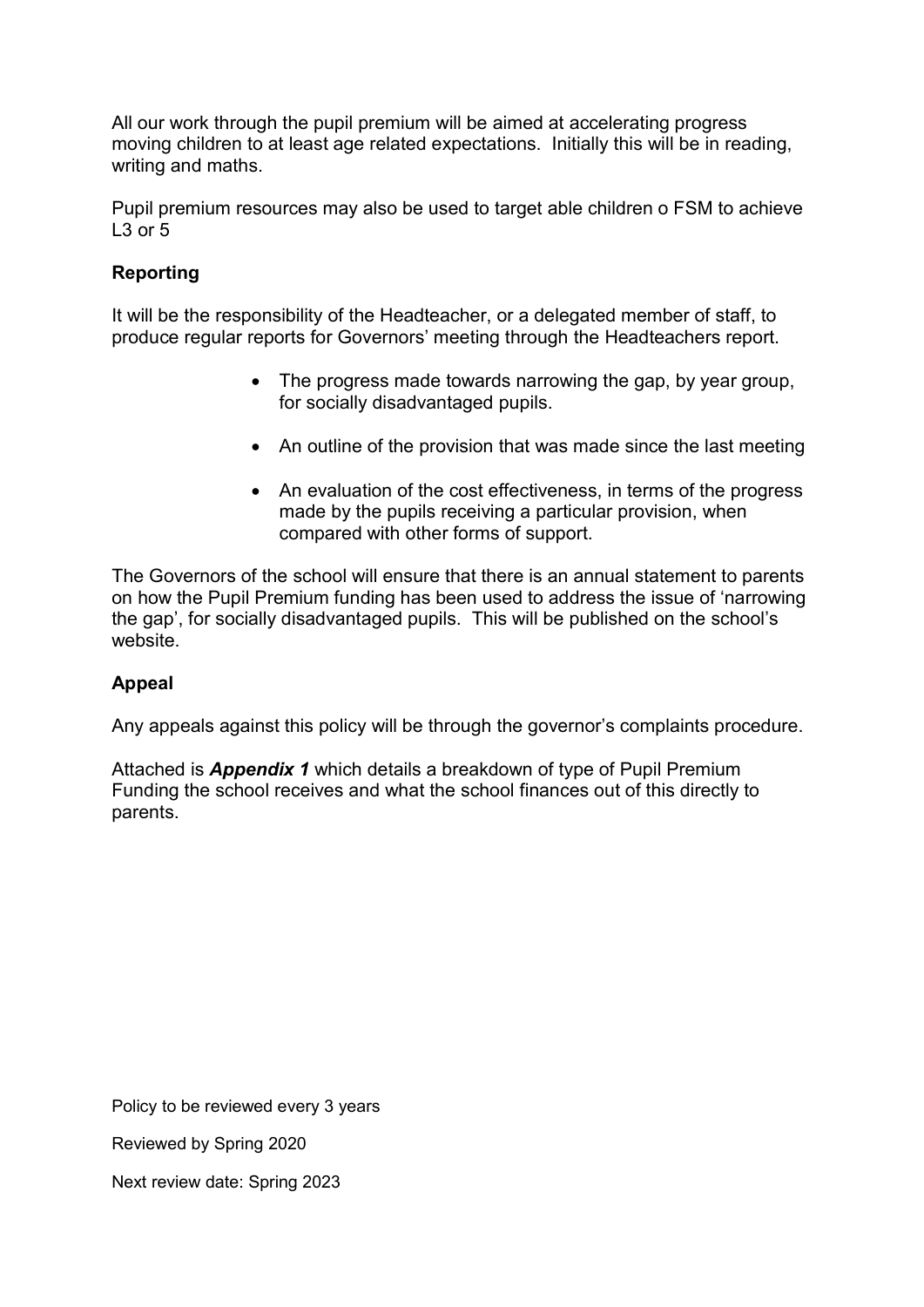### Appendix 1

### Pupil Premium Funding

The school receives funding from the government each year for Pupil Premium Children. These children are children that are either:

Currently in receipt of Free School Meals

Were on Free School Meals ( Ever 6 )

Children adopted from Care ( Pupil Premium Plus )

Below is a breakdown of what we as a school provide the children above with :

#### Currently in receipt of Free School Meals

Free School Meals in school, packed lunch for any school trips ( please notify Bridget in advance if they require one so she can tell you what she can make etc )

- Carton of Milk in school
- School trips funded
- After school clubs funded limited to one extra curricular activity per week from August 2020
- Music Lessons funded –limited to one extra curricular activity per week from August 2020
- Uniform Voucher each academic year

#### Were on Free School Meals (Ever 6)

- Carton of milk in school
- 50% contribution towards cost of residential ( parent needs to request this )
- Uniform voucher each academic year

#### Children adopted from Care ( Pupil Premium Plus )

- Carton of milk in school
- School trips funded limited to one extra curricular activity per week from August 2020
- After school clubs funded limited to one extra curricular activity per week from August 2020
- Music Lessons Funded
- Uniform voucher each academic year

#### Service Children

Carton of milk in school

Policy to be reviewed every 3 years

Reviewed by Spring 2020

Next review date: Spring 2023